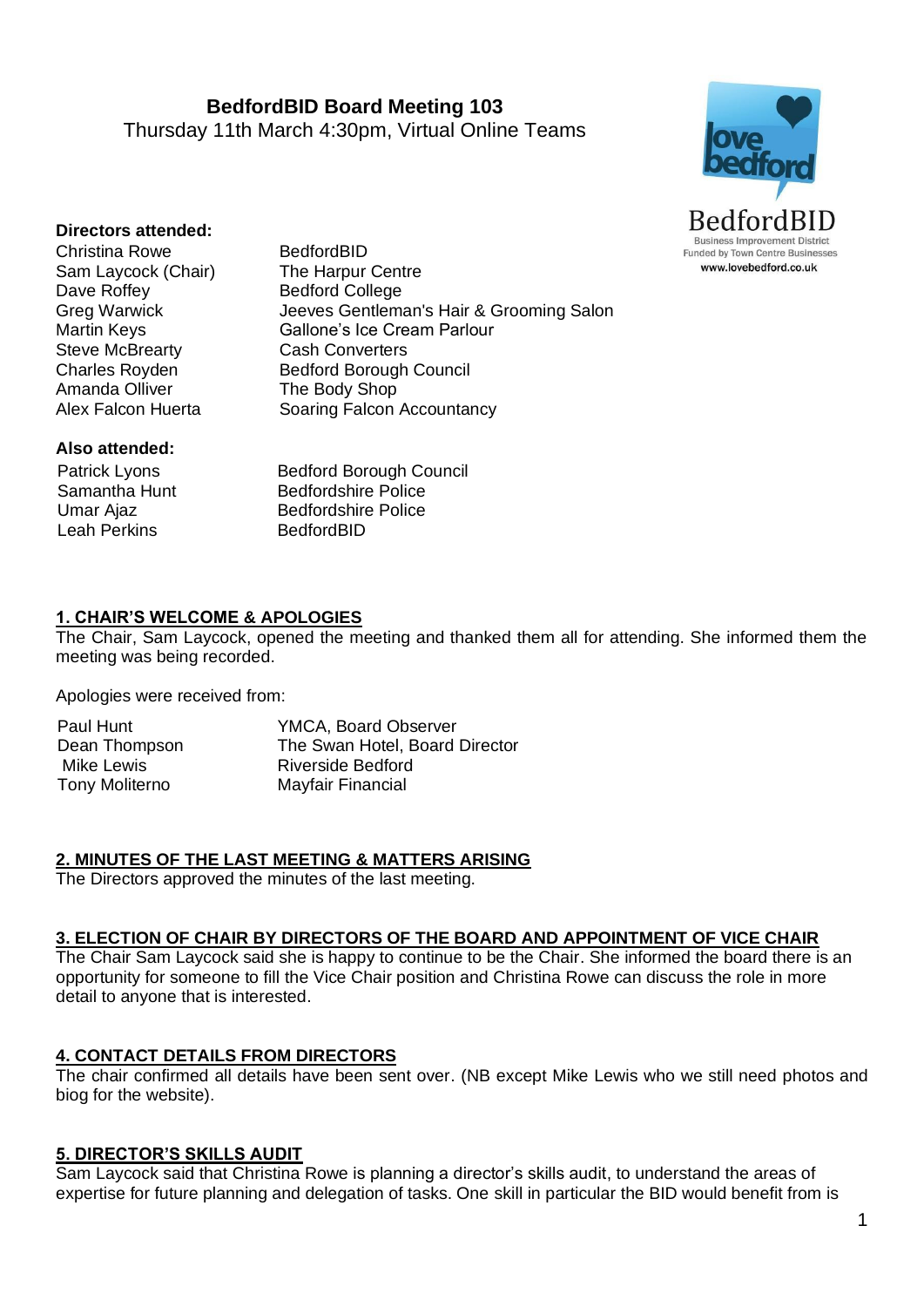bidding for funds and finding shared funding. It would be good for Greg to feedback the views of the High Street businesses. Christina will send an email to directors directly.

## **6. BUSINESS SURVEY POST LOCKDOWN3, BID4 REVIEW AND STAFF SKILL AUDIT**

Sam Laycock said we will standby on this and we will be talking to businesses as much as we can. Amanda Olliver said The Body Shop headquarters have sent out training day information this week to open on  $12<sup>th</sup>$  April. Sam said we will start ramping up the communications, such as the pavement licence fees being paid by the council. Christina said that if anyone has question to add to the survey, to please email her.

Sam informed the board that the BID staff have been doing a few days in the office, doing admin and tidying up the town such as the removal of graffiti, which will continue.

BID4 review – Christina has been looking at the money and business plan, taking into consideration that we have practically lost a year from Covid and what can we get our teeth into straight away. Christina will give some feedback after reviewing the plan.

#### **7. TOWN CENTRE UPDATE**

Patrick Lyons, Acting Manager for Economic Growth and Development, Bedford Borough Council provided an overview of the town centre development works;

Town Investment Plan - Waiting on a decision from the government of their £25 million bid for a landmark scheme including projects at the station quarter, Midland Road, a cycling scheme and an education project with Bedford College.

Town Accelerator Fund - A £1 million scheme they were awarded last year to spend before the end of this month. Key town centre projects including the Silver Street works, where the contractors have been working closely with the businesses to minimise disruption. This fund also includes 27 new cycling routes across the town, where signage and maps will be installed by the end of March. There will be secure cycle parking installed with the latest technology, to be completed by the end of the month. Large electrical sockets are to be installed around Harpur Square to allow large performances and attract greater footfall. A dropped kerb project will improve access for pedestrians with limited mobility in and around the town centre. Allhallows work is going well laying the granite, which will be a great new space.

High Street Heritage Action Zone (HSHAZ) - £1.76 million for a landmark project. We are the biggest project in the eastern region. 2 elements - the shop fronts and using the space, including Goldings, BBtea, 90 High Street, 50 A-C High Street. The cultural element includes an art project by the town bridge, just under £10k, a 3D floor artistic mural with an interactive QR code for learning, to be installed by spring.

Amanda Olliver asked how long the Silver Street works would be going on to which Patrick replied that a majority of it would be done by the end of the month.

Greg Warwick said he was impressed about the electrical points being installed in open spaces for entertainment and that is something they really need. He said he heard plans for housing to be upstairs and shops downstairs in Debenhams and thought a better idea would be to open up the centre with a gallery which would be an amazing achievement, particularly when it is raining. Patrick said they are having active conversations with the parties responsible for Debenhams, Beales and BHS buildings and as a 90,000sq ft building, all options are being considered and he will bear Greg's idea in mind.

Sam Laycock said there have been positive changes for planning recently and that she explained to the government the positive and negatives to residential town centres, which need to be more experiential. Sam had 4-5 visitors in the last month at both national and local level, that see the vacant units as an opportunity to expand and adapt. There are new faces in the world of retail and we will see changes in the next few months. The BID needs to keep making sure the place looks good. Sam added that it is important to make sure CCTV works with the bike storage.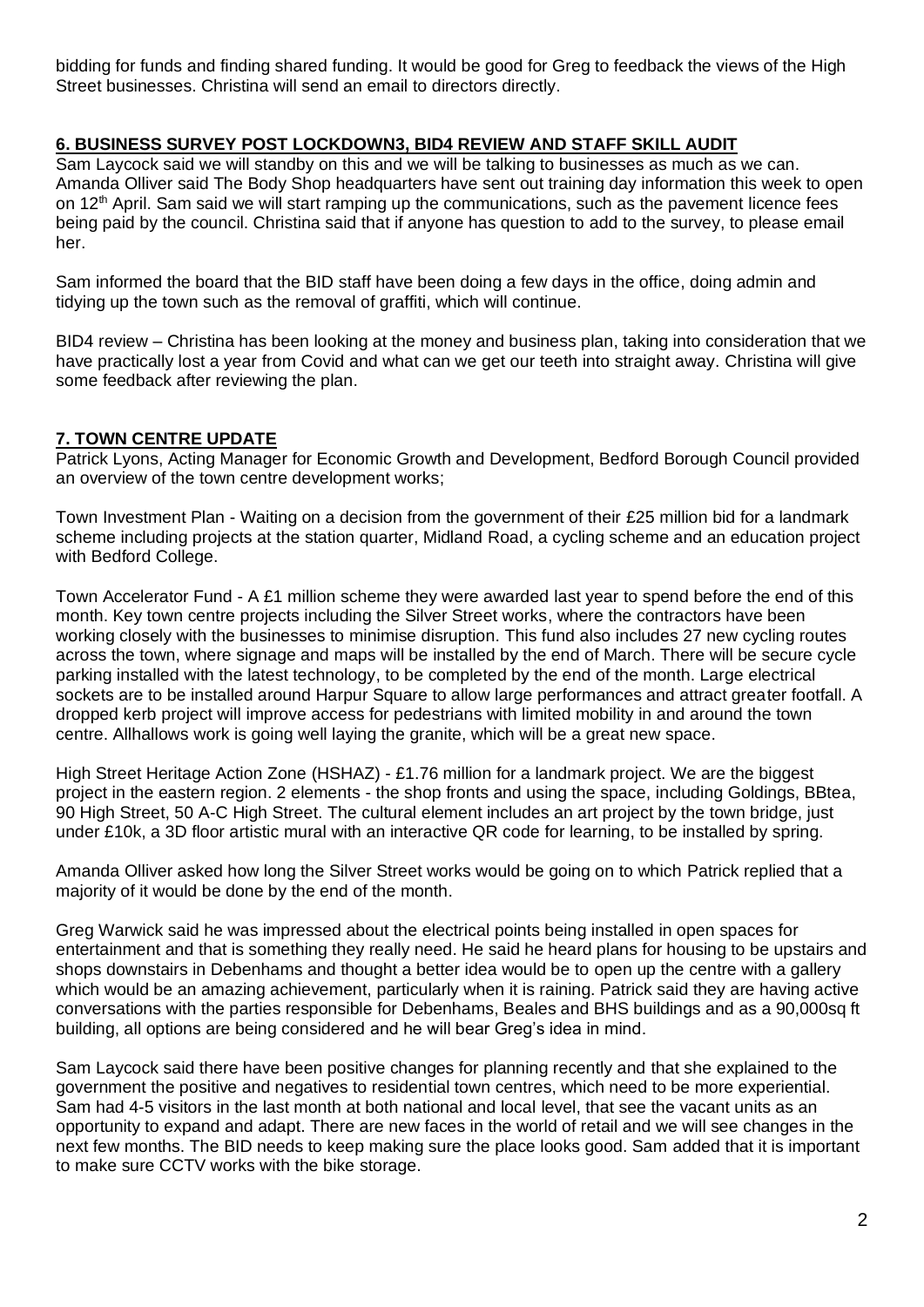## **8. CULTURAL CONSORTIUM; BID REPRESENTATION**

The Cultural Consortium needs BID representation as we are putting money into it, to which Christina is the Vice Chair. The Chair, Sam proposed Leah Perkins the Office Manager to also attend the group and have an item on the agenda to feedback to us, to which the board agreed.

### **9. UNLOCK3 TEAM WORKPLAN INCLUDING DRAFT OUTLINE EVENTS PLAN**

The Chair, Sam gave an update of the BID team workplan who are communicating online via Social Media, the Covid Hub and the website. The team are now visiting businesses. We are hoping to keep as close to the lockdown dates as possible but safety is the key. Sam invited the board to give any feedback on the workplan document. Sam said to email Leah for any business content that Ben can share straight away.

## **10. OUTLINE DRAFT BUDGET/KEY PRINCIPLES 2021/22**

Additional funding streams including Government grants for BIDs/businesses - to be postponed until we can put some ideas in writing. The voucher scheme will be pushed when more shops open to encourage local spending.

#### **11. FORTHCOMING MEETING DATES SCHEDULE**

Thursday 22<sup>nd</sup> April, 4:30pm.

#### **12. OPEN GENERAL DISCUSSION**

Town Centre conversation; how town centre businesses have/are adapting to the current situation and what we can do to further support BID businesses.

Martin Keys said he is seeing an increase in people and a lot of it is to do with the works going on. There is a buzz and positive vibe. People are starting to understand you have to start somewhere and new businesses to the town will see the investment as a positive. People are planning street parties on  $21<sup>st</sup>$  June. Martin will be relaunching and the surrounding businesses can't wait for the restrictions to be lifted.

Greg Warwick said he has 8 individual rooms for hair dressing and they have created 2 new themed rooms.

Amanda Olliver asked when the works on the High Street will be completed. Cllr Charles Roydon said it is due to be completely finished on November  $21<sup>st</sup>$  and he is optimistic that will happen. There are phased restrictions to cars on the High Street throughout the year and he will get all the information to BID to pass onto businesses and welcomed the board members to contact to him directly via email.

Greg Warwick fed back to Cllr Charles Roydon that he is really impressed with the High Street works. Charles informed the board that the council will be paying the costs of pavement licence applications. Martin Keys said it was important to get the message out which the BID will send out ASAP. Sam Laycock added that it is important to promote that the stone is being recycled which Charles will look into.

Umar Aziz from Bedford Police introduced himself, he has been in town for the last 8 months. He is keen to hear the burning issues and perspectives from businesses to adapt policing styles in town. Sam thanked the police for their work and said it would be great to have police presence when the restrictions are lifted and when VIPs are visiting.

Dave Roffey said Bedford College have building works going on from winning funding to renovate parts of the estate, which coincided with students not being onsite. This includes heat decarbonisation works, river water cooling using sophisticated pumps and turning the construction block into a modern methods of construction centre. The full-time students returned on Monday, where they and the staff are being encouraged to partake in voluntary rapid flow testing. This week there were 700 students a day tested with 2 positive results, so lower than the national and local average. They are asking all students to wear masks onsite, both outside and inside and staff ensuring this and social distancing as best as they can, which they are being generally responsive to. Part-time students are going back in a staggered manner from next week